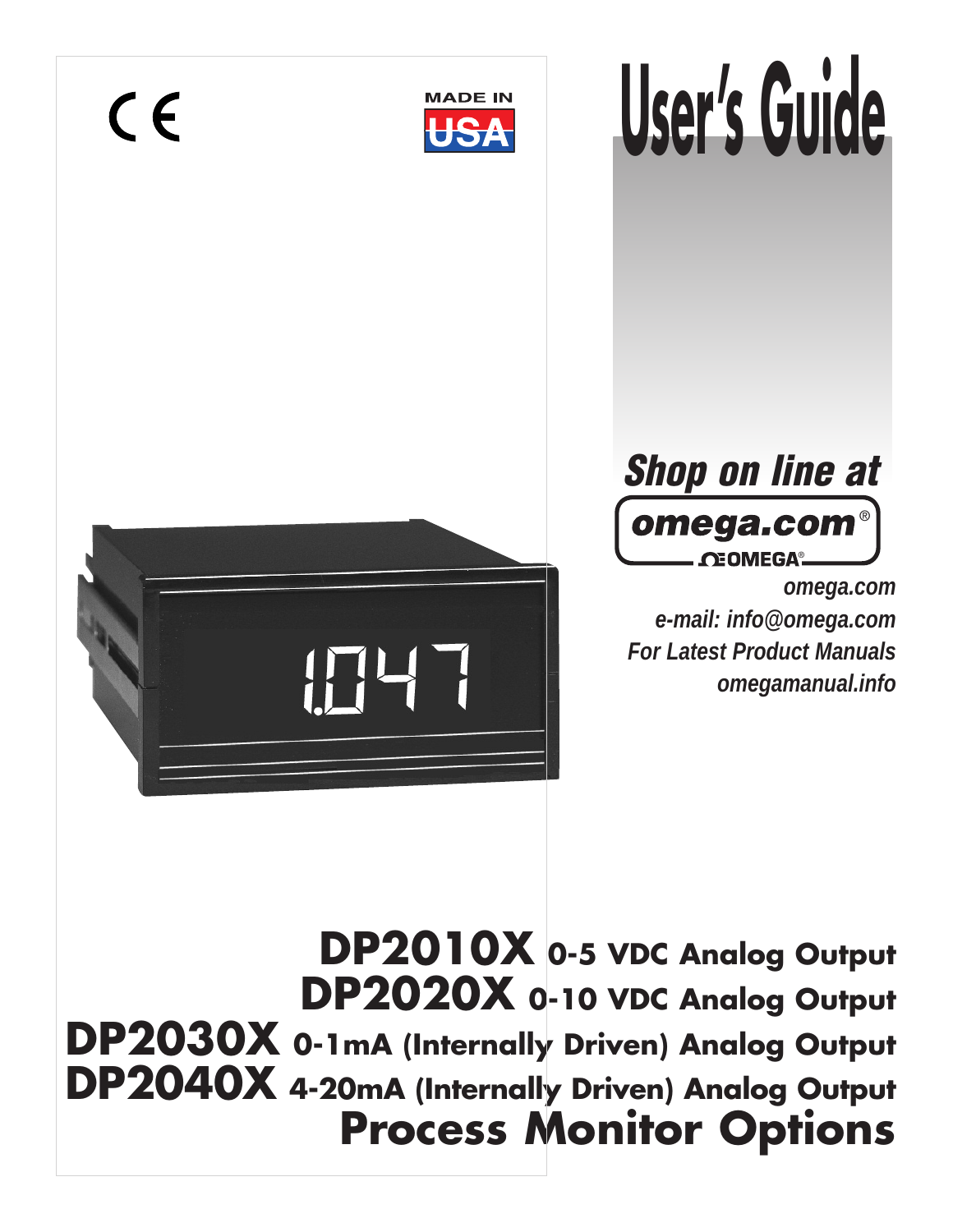

## **OMEGAnet<sup>®</sup> On-Line Service**

omega.com

Internet e-mail info@omega.com

#### **Servicing North America:**

| USA:<br>ISO 9001 Certified                   | One Omega Drive, PO Box 4047<br>Stamford CT 06907-0047<br>TEL: (203) 359-1660<br>e-mail: info@omega.com                                                                                                                 | FAX: (203) 359-7700     |
|----------------------------------------------|-------------------------------------------------------------------------------------------------------------------------------------------------------------------------------------------------------------------------|-------------------------|
| Canada:                                      | 976 Bergar<br>Laval (Quebec) H7L 5A1<br>TEL: (514) 856-6928<br>e-mail: info@omega.ca                                                                                                                                    | FAX: (514) 856-6886     |
|                                              | For immediate technical or application assistance:                                                                                                                                                                      |                         |
| <b>USA and Canada:</b>                       | Sales Service: 1-800-826-6342 / 1-800-TC-OMEGA <sup>®</sup><br>Customer Service: 1-800-622-2378 / 1-800-622-BEST <sup>®</sup><br>Engineering Service: 1-800-872-9436 / 1-800-USA-WHEN <sup>®</sup>                      |                         |
| Mexico and<br><b>Latin American:</b>         | TEL: (001) 203-359-7803<br>e-mail: espanol@omega.com                                                                                                                                                                    | FAX: (001) 203-359-7807 |
|                                              | <b>Servicing Europe:</b>                                                                                                                                                                                                |                         |
| Benelux:                                     | Managed by the United Kingdom Office<br>TEL: +31 20 347 2121<br>Toll Free in Benelux: 0800 099 3344<br>e-mail: sales@omegaeng.nl                                                                                        | FAX: +31 20 643 4643    |
| <b>Czech Republic:</b>                       | Frystatska 184, 733 01 Karviná<br>TEL: +420 59 6311899<br>e-mail: info@omegashop.cz                                                                                                                                     | FAX: +420 59 6311114    |
| France:                                      | Managed by the United Kingdom Office<br>TEL: +33 1 61 37 29 00<br>Toll Free in France: 0800 466 342<br>e-mail: sales@omega.fr                                                                                           | FAX: +33 1 30 57 54 27  |
| Germany/Austria:                             | Daimlerstrasse 26, D-75392 Deckenpfronn, Germany<br>TEL: +49 7056 9398-0<br>Toll Free in Germany: 0800 639 7678<br>e-mail: info@omega.de                                                                                | FAX: +49 7056 9398-29   |
| <b>United Kingdom:</b><br>ISO 9001 Certified | One Omega Drive<br>River Bend Technology Centre<br>Northbank, Irlam Manchester M44 5BD United Kingdom<br>TEL: +44 161 777 6611 FAX: +44 161 777 6622<br>Toll Free in England: 0800 488 488<br>e-mail: sales@omega.co.uk |                         |

It is the policy of OMEGA to comply with all worldwide safety and EMC/EMI regulations that apply. OMEGA is constantly pursuing certification of its products to the European New Approach Directives. OMEGA will add the CE mark to every appropriate device upon certification.

The information contained in this document is believed to be correct but OMEGA Engineering, Inc. accepts no liability for any errors it contains, and reserves the right to alter specifications without notice. **WARNING:** These products are not designed for use in, and should not be used for, patient connected applications.

This device is marked with the international hazard symbol. It is important to read the Setup Guide before installing



 $\Lambda$  interview is marked with the international nazard symbol. This important to read the STE.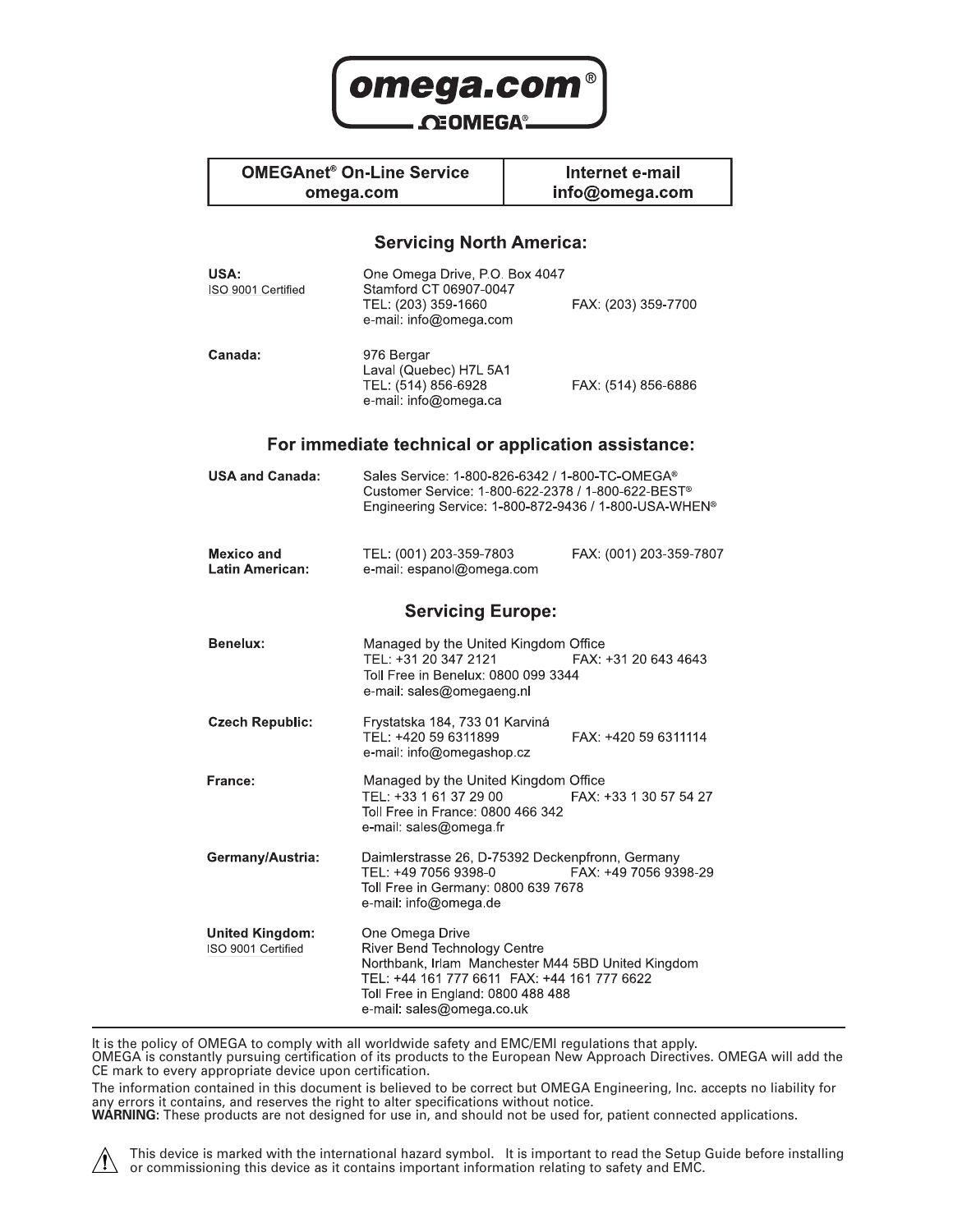#### TABLE OF CONTENTS

| 1.0 | BAO1, VOLTAGE AND CURRENT ANALOG OUTPUTS                                                                                                                            |  |
|-----|---------------------------------------------------------------------------------------------------------------------------------------------------------------------|--|
| 2.0 |                                                                                                                                                                     |  |
| 3.0 | ANALOG OUTPUT CONNECTIONS                                                                                                                                           |  |
| 4.0 | 2<br>$\boldsymbol{2}$<br>4.1 Voltage Output<br>4<br>4.2 Current Output                                                                                              |  |
| 5.0 | 6<br>6<br>5.1 Standard Voltage Output $\cdots$ ,<br>6<br>5.2 Special Voltage Output<br>7<br>5.3 Standard Current Output $\ldots$<br>7<br>5.4 Special Current Output |  |
| 6.0 | R<br>MAIN BOARD CONNECTOR PIN ASSIGNMENTS                                                                                                                           |  |
| 7.0 | 9<br>TESTS AND DIAGNOSTICS<br>$\mathbf{9}$<br>7.1 Functional Electrical Testing                                                                                     |  |
| 8.0 | . <i>.</i> .<br>10<br><b>BOARD DRAWINGS</b>                                                                                                                         |  |

#### **ILLUSTRATIONS**

| Analog Output Board Jumper Locations/Zero & Span Adj. | -2 |
|-------------------------------------------------------|----|
| Rear View Terminal                                    | -8 |
| BAOl Assembly Diagram 10                              |    |

#### Unpacking

Remove the Packing List and verify that you have received all equipment. If you have any questions about the shipment, please call the OMEGA Customer Service Department at 1-800-622-2378 or  $(203)$  359-1660.

When you receive the shipment, inspect the container and equipment for any signs of damage. Note any evidence of rough handling in transit. Immediately report any damage to the shipping agent.

#### **NOTE**

The carrier will not honor any claims unless all shipping material is saved for their examination. After examining and removing contents, save packing material in event reshipment if necessary.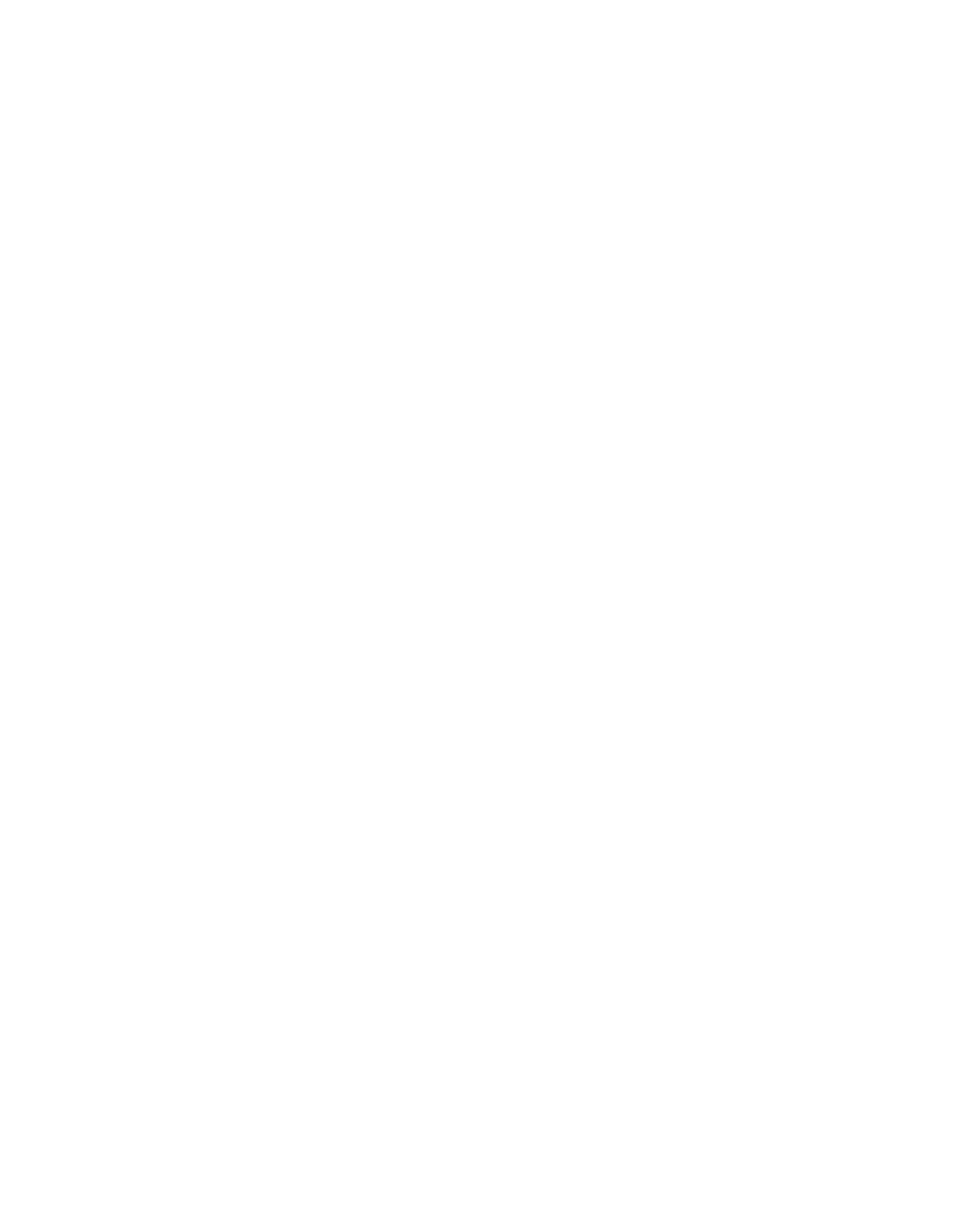#### 1.0 BA01, VOLTAGE & CURRENT ANALOG OUTPUTS

The BAO1 is an optional analog output board which plugs into J5 of the OMEGAROMETER DP2000 main board. The main assembly is designated by the DP2 prefix in the model number. The third digit in the model number identifies a specific analog output board configuration.

The standard analog output is unaffected by the installation of this option. The optional analog outputs are:

0-5 V dc at 2 mA maximum (DP2X1XX) 0-10 V dc at 2 mA maximum (DP2X2XX) 0-1 mA dc, internally driven (DP2X3XX) 4-20 mA, internally driven, with 12 V dc compliance (DP2X4XX)

The outputs are brought out through the rear edge connector, J1. Refer to the signal conditioner section of the main assembly operator's manual for signal input information.

 $0-10$  V

#### 2.0 SPECIFICATIONS

Power and Signals

Supplied by basic meter via internal board connector

Output Control

|               | Analog Voltage Range  |  |
|---------------|-----------------------|--|
|               | Analog Current Ranges |  |
| Offset Ranges |                       |  |
|               |                       |  |

Preamp Gain Ranges

 $+0.9/ +2.1 V$  $0.471/0.979$  $0.887/1.843$  $1.676/3.483$  $3.123/6.487$ 5.832/12.12 10.89/22.63

 $0-1$ ,  $4-20$  mA  $-2.1/-0.9 V$  $-1.1/+0.1 V$  $-0.1/+1.1$  V

Postamp Gain Ranges

**Voltage** Current

 $0.2$ 

Span Tempco  $0.0075\frac{g}{c}$ Zero Tempco 325 nA or 100 µV/<sup>o</sup>C

2.51

#### 3.0 ANALOG OUTPUT CONNECTIONS

Analog output option connections are accessed at the 36-pin main assembly connector, J1. Connections are analog return (ground) at pin T/16 and analog output at pin U.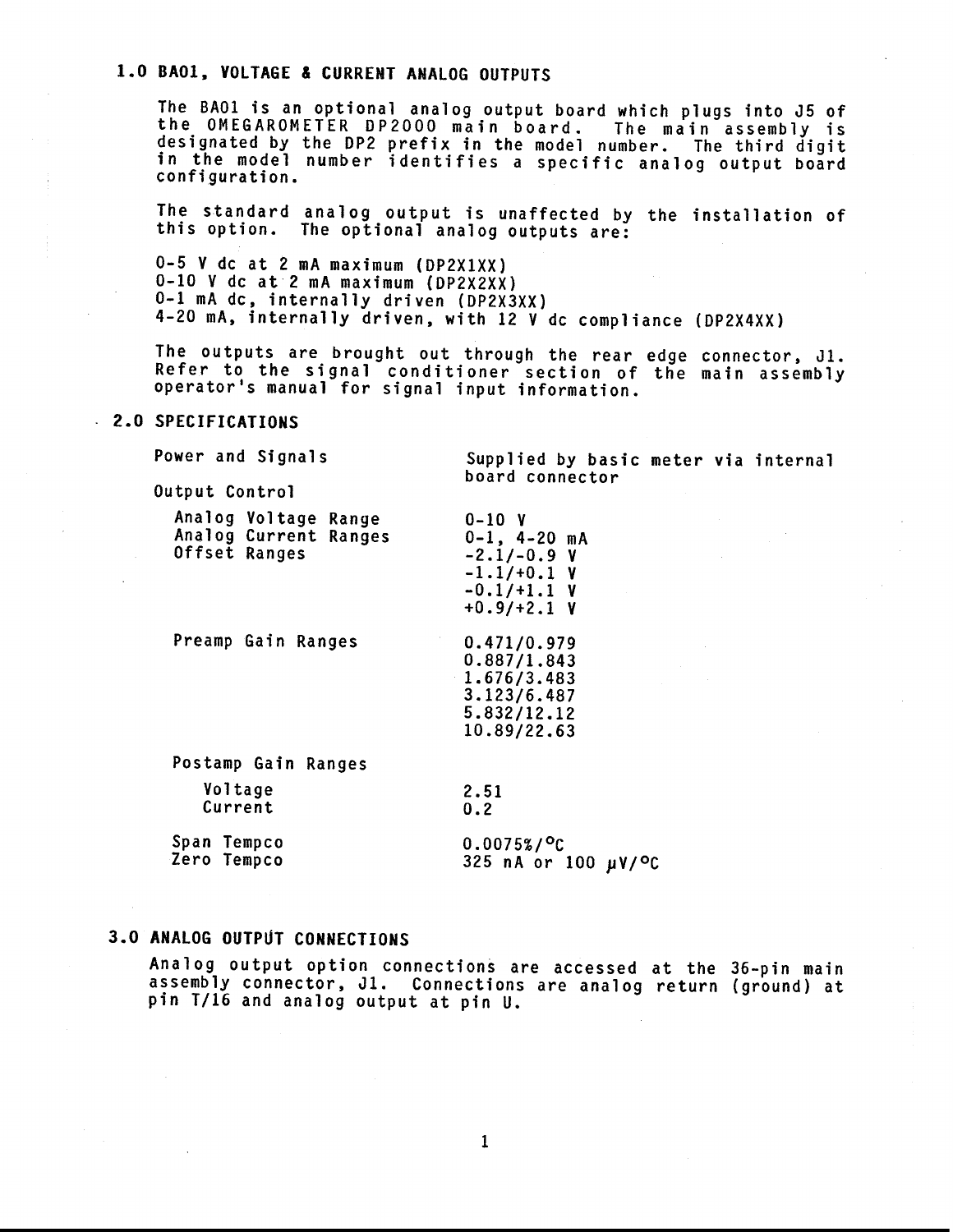#### **4.0 CONFIGURATION**

The OMEGAROMETER analog output option can be configured using the push-on jumpers provided or already positioned on the board. From the voltage or current output sections, select a standard or special range and install the jumpers as indicated. Remove all jumpers not used.



Analog Output Board Jumper Locations / Zero and Span Adjustments

#### 4.1 VOLTAGE OUTPUT

STANDARD Voltage Output Ranges (VO1 - VO4):

|                 | Voltage Output<br>Configuration  | S1  | S <sub>2</sub> | S <sub>3</sub> | S4 |
|-----------------|----------------------------------|-----|----------------|----------------|----|
| <b>V01</b>      | 0-5 V, 40 ohms output impedance  | AEF | A B C          | B              | B  |
| <b>V02</b>      | 0-5 V, direct from amplifier     | AEF | A B C          | B              | A  |
| V <sub>03</sub> | 0-10 V, 40 ohms output impedance | AEF | A B C          | $\mathbf{c}$   | B  |
| <b>V04</b>      | 0-10 V, direct from amplifier    | AEF | A B C          | C.             | A  |

V01 and V03 provide a series 40 ohms resistor to decouple the amplifier output and reduce the possibility of oscillation from improper loading or termination effects. These are standard ranges and meet most application needs.

V02 and V04 provide direct competition to the output of amplifier where 10 ohms output impedance is necessary.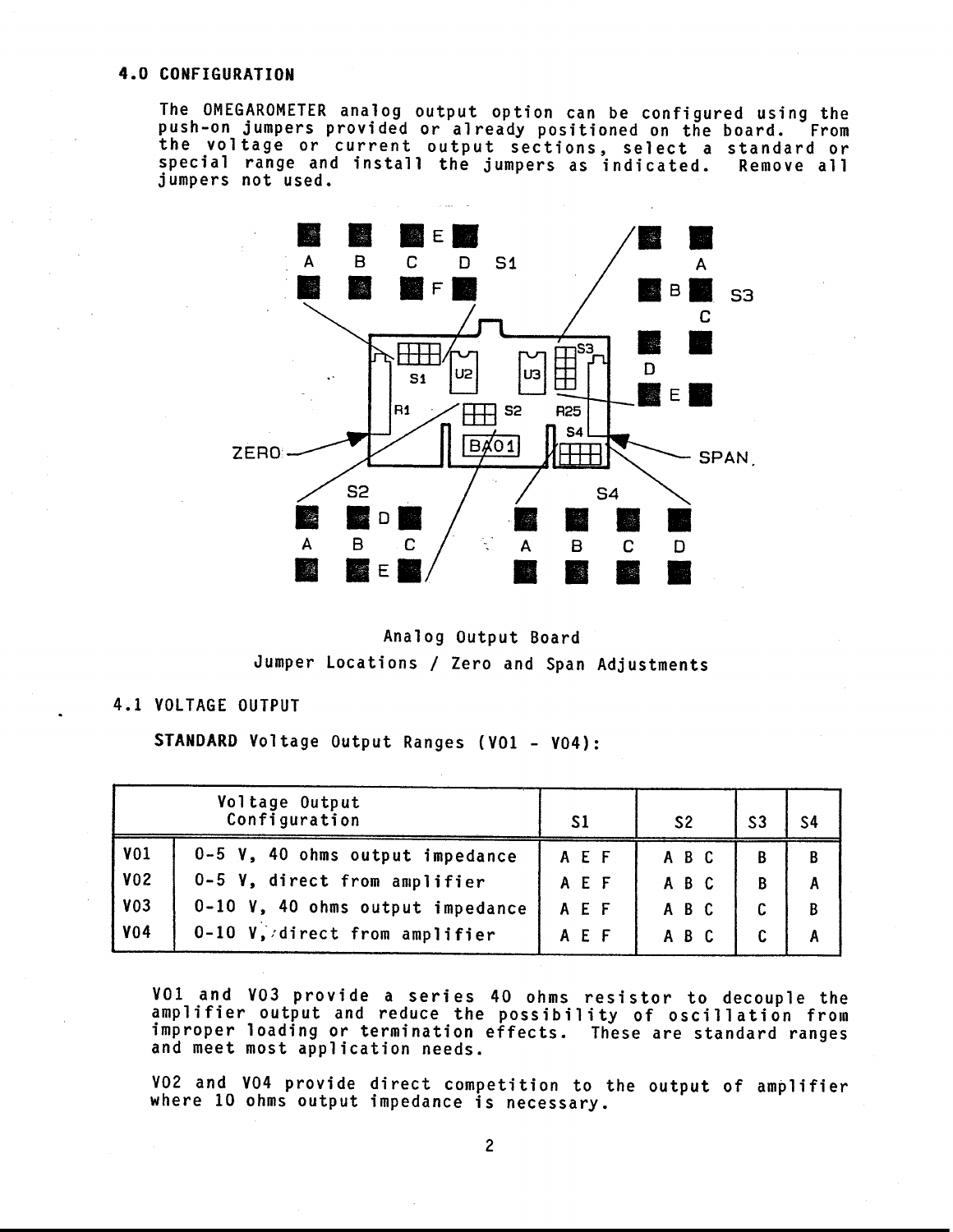SPECIAL Voltage Output Ranges (VR1 - VR6):

Calculate the zero offset (with polarity) using the output<br>range and the desired display readings. When specifying upper  $1.$ and lower outputs, the maximum display reading you can have is ±1999. Maximum span between upper and lower display is 4000.

$$
ZON = \frac{(LD \times U0) - (UD \times L0)}{(U0 - L0)} =
$$

 $2.$ Using the ZON calculated, select the range in which the zero offset number falls between the minimum and maximum numbers.

| Range            | Zero Offset       | S1    |
|------------------|-------------------|-------|
| <b>Z01</b>       | $-2100$ to $-900$ | B E F |
| Z <sub>0</sub> 2 | $-1100$ to $+100$ | AFF   |
| Z03              | $-100$ to $+1100$ | A C D |
| <b>Z04</b>       | $+900$ to $+2100$ | B C D |

Using the same LO, UO, LD and UD numbers, calculate the gain  $3.$ (G) in counts/output.

\n
$$
(G) = \frac{(UD - LD)^*}{(U - LO)} = \frac{VD \cdot LD \cdot LD \cdot MD \cdot \text{the } U - \text{the } U - \text{the } U - \text{the } U - \text{the } U - \text{the } U - \text{the } U - \text{the } U - \text{the } U - \text{the } U - \text{the } U - \text{the } U - \text{the } U - \text{the } U - \text{the } U - \text{the } U - \text{the } U - \text{the } U - \text{the } U - \text{the } U - \text{the } U - \text{the } U - \text{the } U - \text{the } U - \text{the } U - \text{the } U - \text{the } U - \text{the } U - \text{the } U - \text{the } U - \text{the } U - \text{the } U - \text{the } U - \text{the } U - \text{the } U - \text{the } U - \text{the } U - \text{the } U - \text{the } U - \text{the } U - \text{the } U - \text{the } U - \text{the } U - \text{the } U - \text{the } U - \text{the } U - \text{the } U - \text{the } U - \text{the } U - \text{the } U - \text{the } U - \text{the } U - \text{the } U - \text{the } U - \text{the } U - \text{the } U - \text{the } U - \text{the } U - \text{the } U - \text{the } U - \text{the } U - \text{the } U - \text{the } U - \text{the } U - \text{the } U - \text{the } U - \text{the } U - \text{the } U - \text{the } U - \text{the } U - \text{the } U - \text{the } U - \text{the } U - \text{the } U - \text{the } U - \text{the } U - \text{the } U - \text{the } U - \text{the } U - \text{the } U - \text{the } U - \text{the } U - \text{the } U - \text{the } U - \text{the } U - \text{the } U - \text{the } U - \text{the } U - \text{the } U - \text{the } U - \text{the } U - \text{the } U - \text{the } U - \text{the } U - \text{the } U - \text{the } U - \text{the } U - \text{the } U - \text{the } U - \text{the } U - \text{the } U - \text{the } U - \text{the } U - \text{the }
$$

Select the voltage range which contains the gain calculated. 4. If the gain falls outside of the available gain ranges, use a larger or smaller display reading.

| Voltage Gain Range                                 | Counts Displayed                                                                        | S3 |
|----------------------------------------------------|-----------------------------------------------------------------------------------------|----|
| VR1<br>VR <sub>2</sub><br>VR3<br>VR4<br>VR5<br>VR6 | 18.0 to $34.8$<br>33.8 to 65.0<br>63.0 to 122<br>117 to 226<br>222 to 426<br>416 to 800 | B  |

| Analog Voltage Output<br>Configuration                        | 52             |  |
|---------------------------------------------------------------|----------------|--|
| AV01   With 40 ohm in Series<br>AVO2 Without 40 ohm in Series | A B C<br>A B C |  |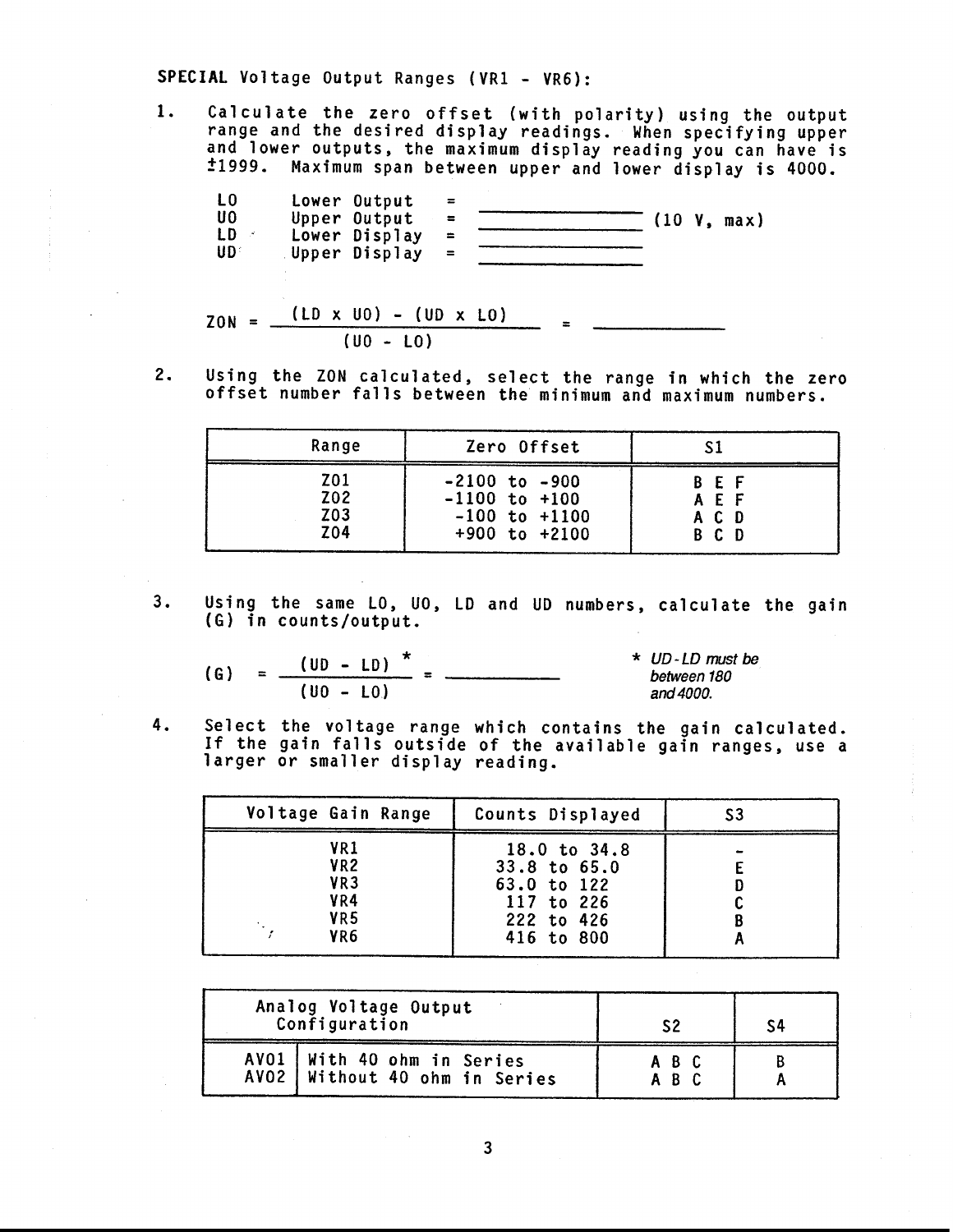#### **4.2 CURRENT OUTPUT**

Install jumpers as indicated.

STANDARD Current Output Ranges (101 - 104):

|                          | Current Output<br>Configuration                                            |                            | S2       | S3 | S4         |
|--------------------------|----------------------------------------------------------------------------|----------------------------|----------|----|------------|
| 101<br>I02<br>103<br>104 | O to 1 mA Sink<br>4 to 20 mA Sink<br>0 to 1 mA Source<br>4 to 20 mA Source | AEF<br>AEF<br>AEF<br>A F F | D<br>B C |    | B D<br>B D |

SPECIAL Current Output Ranges (CR1 - CR12):

 $1.$ Calculate the zero offset (with polarity) using the output range and the desired display readings. When specifying upper and lower outputs, the maximum display reading you can have is<br>
1999. Maximum span between upper and lower display is 4000.

| L <sub>0</sub> | Lower Output  |          |  |  |                                             |
|----------------|---------------|----------|--|--|---------------------------------------------|
| U0             | Upper Output  | $\equiv$ |  |  | $(1 \text{ or } 20 \text{ mA}, \text{max})$ |
| LD             | Lower Display |          |  |  |                                             |
| UD             | Upper Display |          |  |  |                                             |

$$
ZON = \frac{(LD \times U0) - (UD \times L0)}{(U0 - L0)} =
$$

Using the ZON calculated, select the zero offset range where<br>the zero offset number falls between the minimum and maximum<br>numbers in that range. Configure as indicated.  $2.$ 

| Range            | Zero Offset       | S1    |  |
|------------------|-------------------|-------|--|
| <b>Z01</b>       | $-2100$ to $-900$ | B E F |  |
| Z <sub>0.2</sub> | $-1100$ to $+100$ | AEF   |  |
| Z03              | $-100$ to $+1100$ | A C D |  |
| Z <sub>0</sub> 4 | $+900$ to $+2100$ | B C D |  |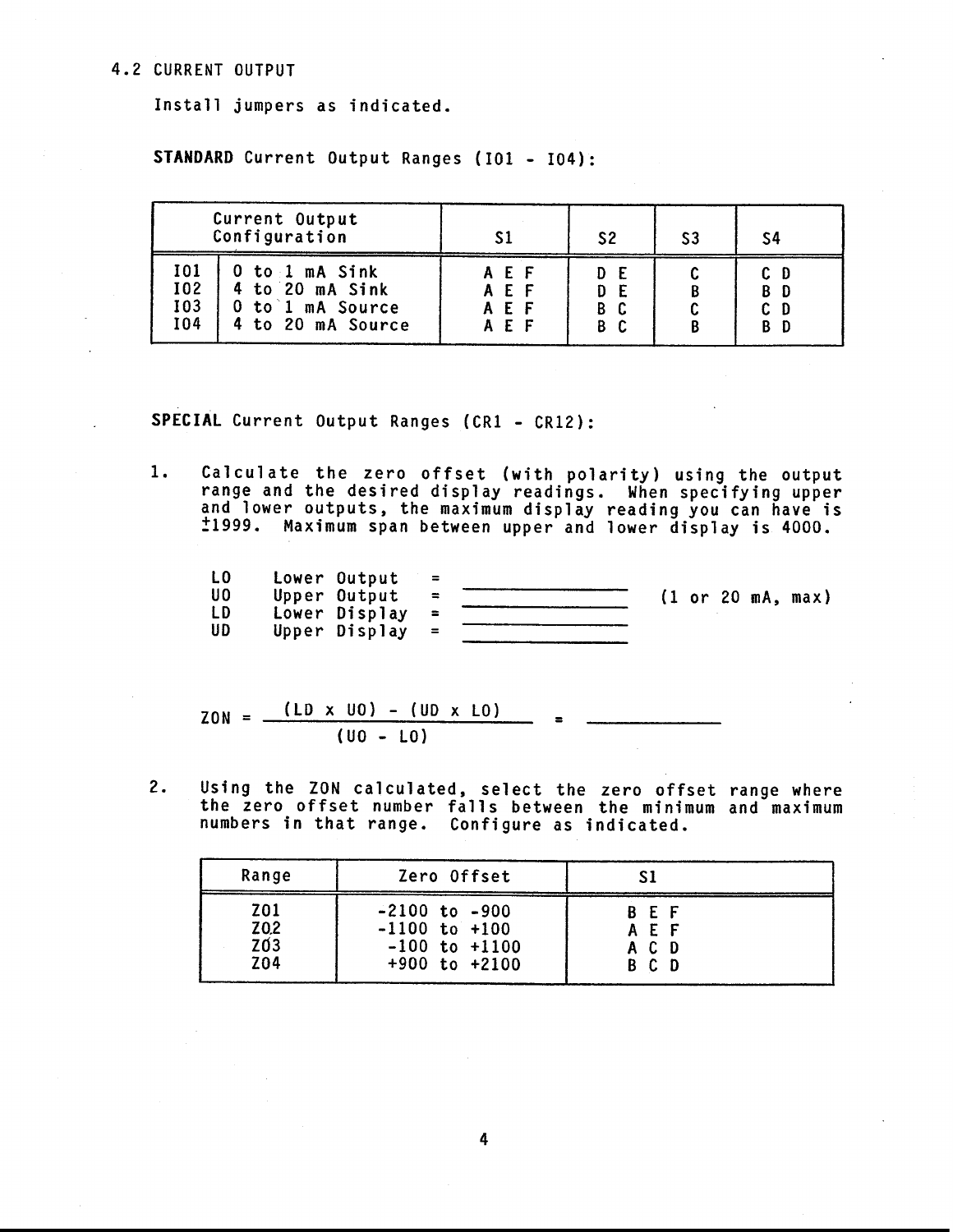$3.$ Using the same LO, UO, LD and UD numbers, calculate the gain (G) in counts/output.

$$
(G) = \frac{(UD - LD)^{*}}{(UD - LO)} = \frac{*UD-LD \text{ must be between 180}}{\text{between 180} \text{ and } 4000}.
$$

Select the current range which contains the gain number<br>calculated. If the gain falls outside of the available gain<br>ranges, use a larger or smaller display reading. Configure as 4. indicated.

| 20 mA Output<br>Gain Range                                     | Counts Displayed                                                                           | S3 | S4                                           |
|----------------------------------------------------------------|--------------------------------------------------------------------------------------------|----|----------------------------------------------|
| CR1<br>CR <sub>2</sub><br>CR <sub>3</sub><br>CR4<br>CR5<br>CR6 | 9.0 to 17.4<br>$16.9$ to $32.5$<br>31.5 to 60.8<br>58.7 to 113<br>111 to 213<br>208 to 400 | B  | В<br>- D<br>BD<br>B D<br>BD<br>B D<br>B<br>Ð |

| 1 mA Output<br>Gain Range | Counts Displayed | S <sub>3</sub> | S4    |
|---------------------------|------------------|----------------|-------|
| CR7                       | 180 to 348       | B              | C D   |
| CR8                       | 338 to 650       |                | $C$ D |
| CR <sub>9</sub>           | 630 to 1216      |                | C D   |
| <b>CR10</b>               | 1174 to 2260     |                | C D   |
| CR11                      | 2220 to 4260     |                | C D   |
| CR12                      | 4160 to 8000     |                | C D   |

|                  | Analog Output               |     |
|------------------|-----------------------------|-----|
| AC01             | Analog Current Out - Sink   | D E |
| ACO <sub>2</sub> | Analog Current Out - Source | BC. |

5

 $\mathcal{N}_f$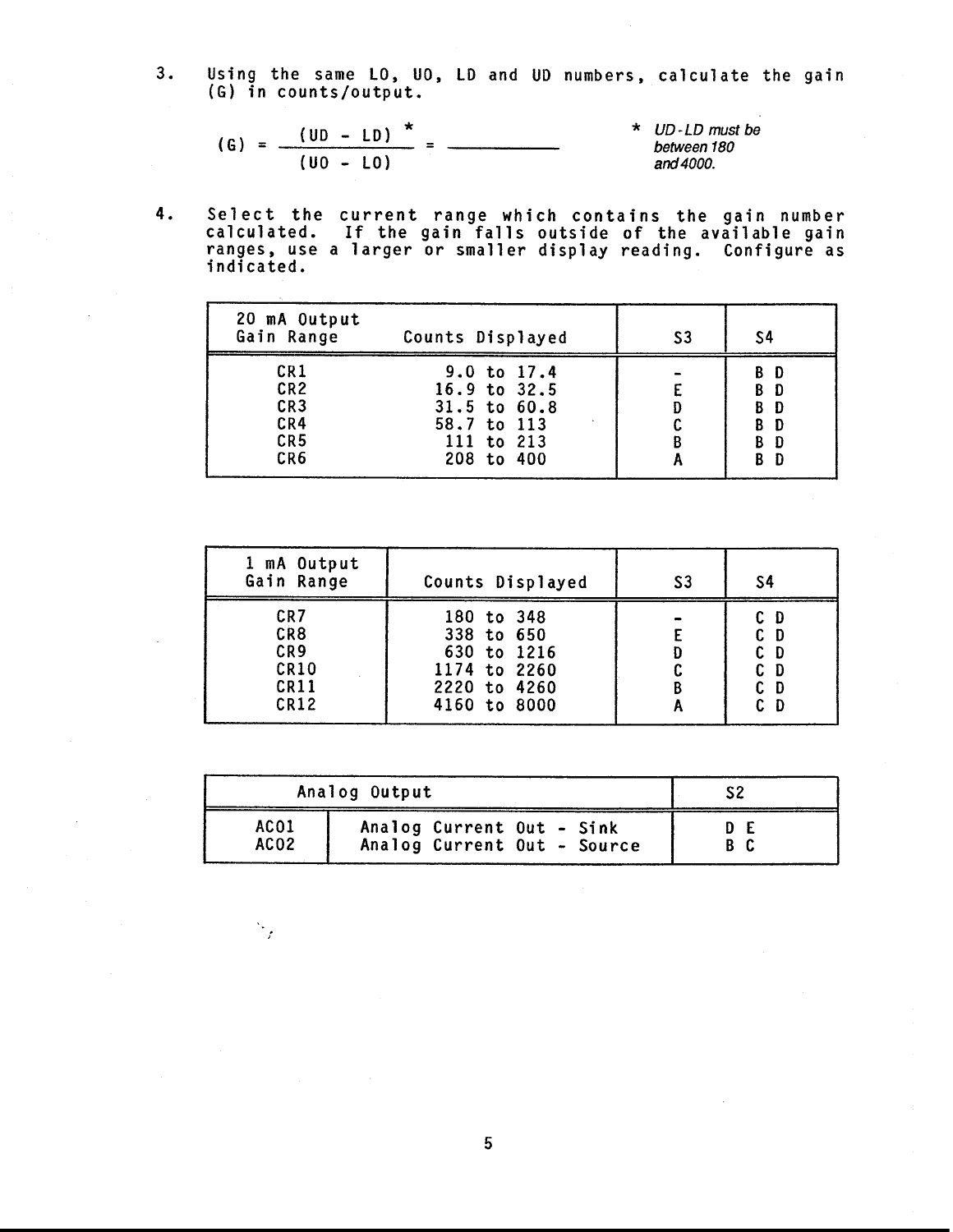#### 5.0 CALIBRATION

Calibration of the DP2000 assumes that the input signal conditioner has already been calibrated. Calibration procedures are standard or special, previously determined in Section 4.

> $R1 = Zero$  $R25 = Span$

5.1 STANDARD VOLTAGE OUTPUT (VO1 - VO4)

- Attach a voltmeter (3 1/2 digit or more with minimum 1 MOhm  $1.$ input impedance) positive lead to J1-pin U and the negative lead to J1-pin T/16 on the rear panel of the unit.
- 2. Set the voltmeter range greater than or equal to 10 V dc full-scale.
- With the LO signal input reading zero on the display, adjust  $3.$ R1 to read zero on the external voltmeter.
- With the HI signal input reading 1900 on the display, adjust 4. R25 to read 4.75 V for the VO1 or VO2 range and 9.50 V for the V03 or V04 range on the external voltmeter.
- $5.$ Repeat steps above as required to set the output reading to within  $\pm 10$  mV.

#### 5.2 SPECIAL VOLTAGE OUTPUT (VR1 - VR6)

- $1.$ Attach a voltmeter (3 1/2 digit or more with minimum 1 MOhm input impedance) positive lead to J1-pin U and the negative lead to J1-pin T/16 on the rear panel of the unit.
- $2.$ Set the voltmeter range greater than or equal to 10 V dc full-scale.
- $3.$ Apply an input signal to obtain the lower display (LD) reading and adjust R1 to read the lower output (LO) on the external voltmeter.
- Apply an input signal to obtain the upper display (UD) reading 4. and adjust R25 to read the upper output (UO) on the external voltmeter.
- 5. Repeat steps above as required to set the output reading to within  $\pm 10$  mV.

6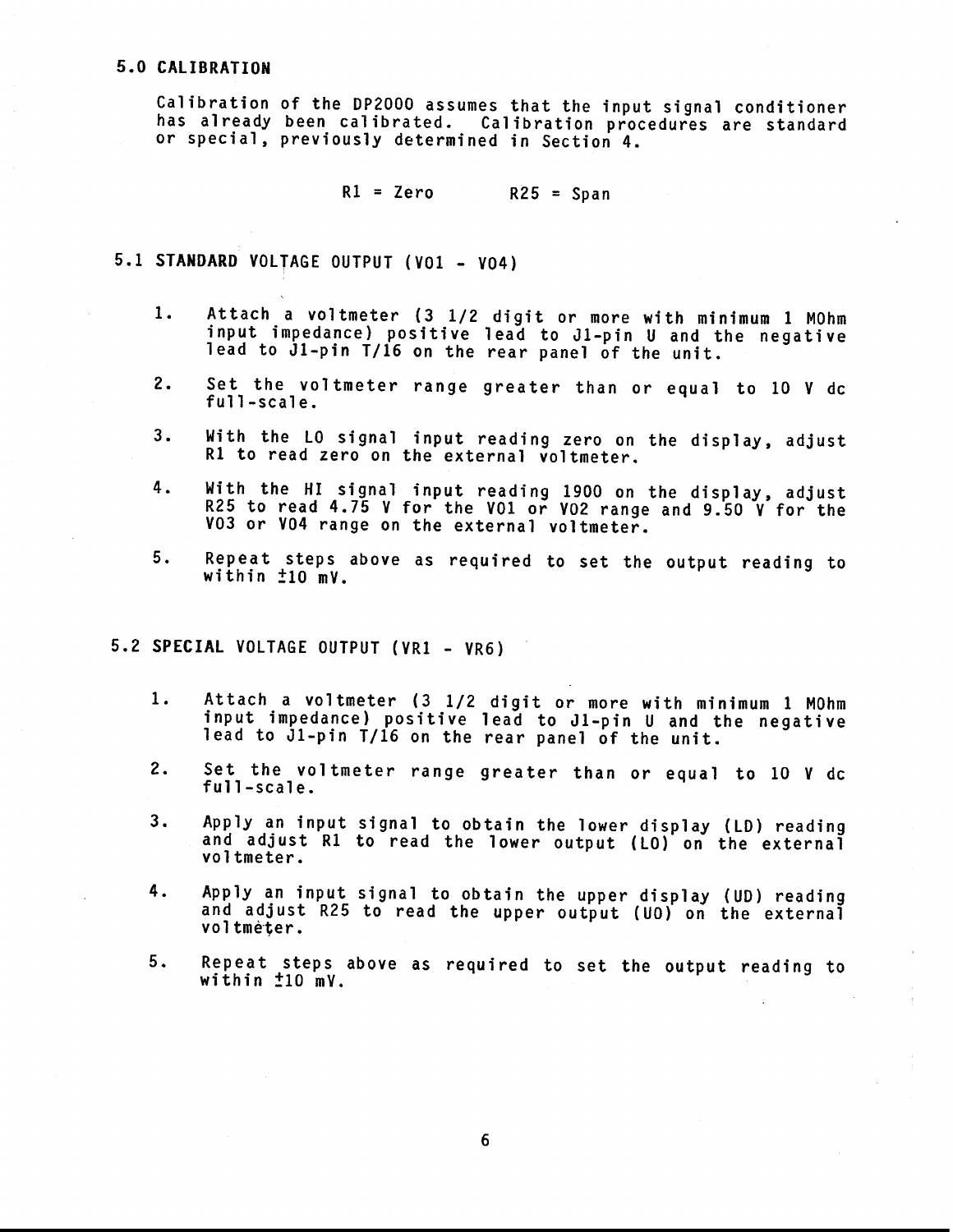#### 5.3 STANDARD CURRENT OUTPUT (101 - 104)

- 1. Attach an ammeter (3 1/2 digits or more) positive lead to J1-pin U and the negative lead to J1-pin T/16 on the rear panel of the unit.
- $2.$ Set the ammeter range greater than or equal to 20 mA fullscale.

For 101 or 103:

- $1.$ With the LO signal input reading zero on the display adjust R1 to read zero on the external ammeter.
- With the HI signal input reading 1900 on the display adjust  $2.$ R25 to read 0.95 mA on the external ammeter.
- Repeat steps above as required to set the output reading to  $3.$ within  $\pm 10$   $\mu$ A.

For I02 or I04 (polarity of the output current will be negative):

- $1.$ With the LO signal input reading zero on the display, adjust R1 to read zero on the external ammeter.
- With the HI signal input reading 1900 on the display, adjust  $2.$ R25 to read 15.2 mA on the external ammeter.
- $3.$ Repeat steps above as required to set the output reading to within  $\pm 80$   $\mu$ A.
- With the LO signal input reading zero on the display, adjust 4. R1 to read 4.0 mA on the external ammeter.

5.4 SPECIAL CURRENT OUTPUT (CR1 - CR12)

- Attach an ammeter (3 1/2 digit or more with minimum 1 MOhm 1. input impedance) positive lead to J1-Pin U and the negative<br>lead to J1-Pin T/16 on the rear panel of the unit.
- $2.$ Set the ammeter range greater than or equal to 20 mA fullscale.
- $3.$ Apply an input signal to obtain the lower display (LD) reading and adjust R1 to read the lower output (LO) on the external ammeter.
- 4. Apply án input signal to obtain the upper display (UD) reading and adjust R25 to read the upper output (UO) on the external ammeter.
- Repeat steps above as required to set the output reading to 5. within  $\pm 10$  uA.

 $\overline{7}$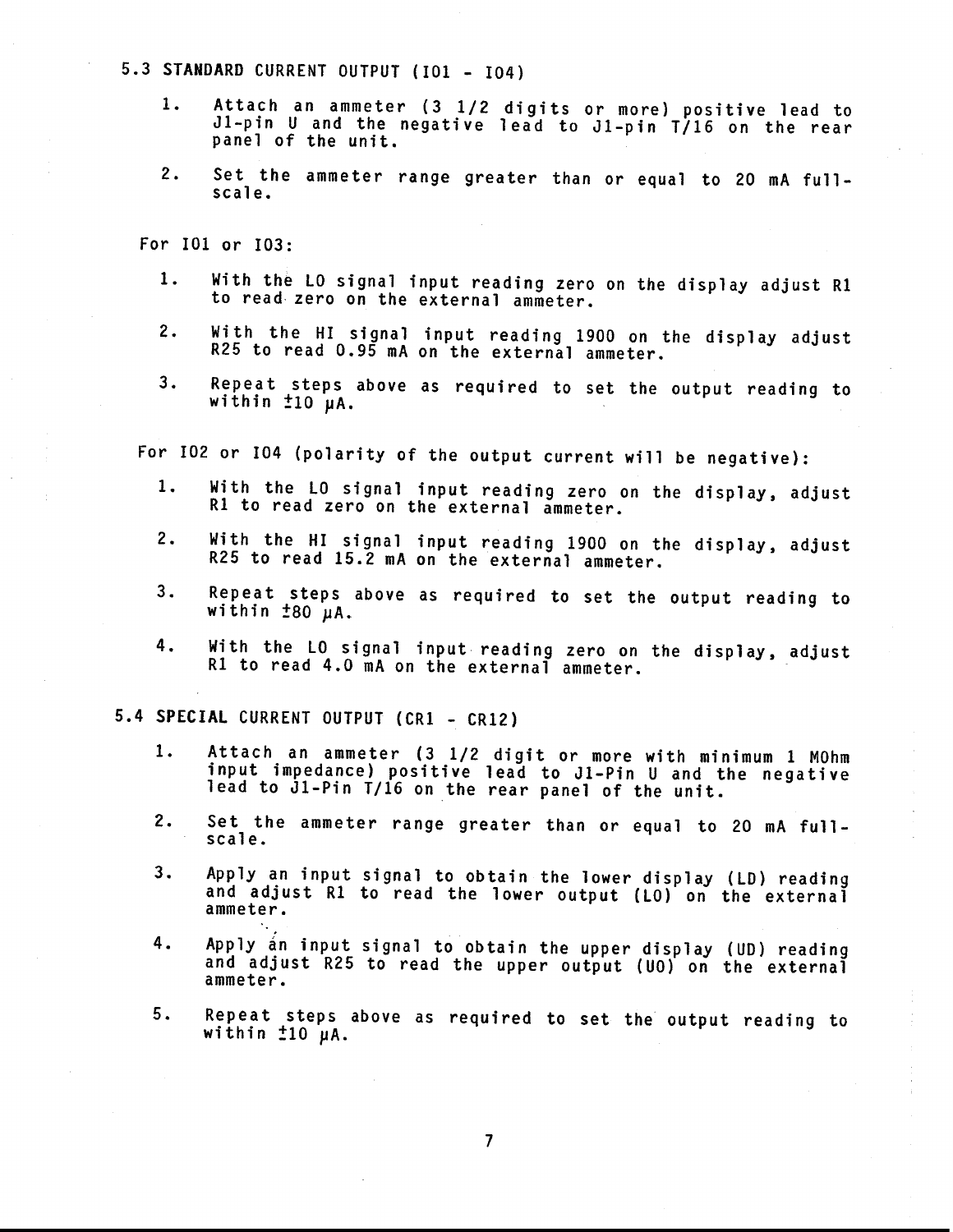

REAR VIEW TERMINAL

| J1 Connection                                          | Function                                              |                                                                         |
|--------------------------------------------------------|-------------------------------------------------------|-------------------------------------------------------------------------|
| $A - 1$<br>$\, {\bf B}$                                | Spare<br>Oscillator<br>-8.2 V dc Analog power         | 40 kHz                                                                  |
| $-\frac{2}{3}$<br>$\begin{matrix} C \\ D \end{matrix}$ | Spare<br>+ POLARITY                                   | + Polarity sign                                                         |
| 4<br>$-5$<br>$rac{E}{F}$                               | <b>HOLD</b><br>Spare<br>Buffer Integrator output      | LED version only                                                        |
| 6<br>$H - 7$                                           | Digital Ground<br>199.9 (Decimal point)               | Use with pin 6                                                          |
| J<br>$-8$<br>$-9$<br>$-10$                             | 19.99 (Decimal point)<br>1.999 (Decimal point)        | Use with pin 6<br>Use with pin 6                                        |
| $M - 11$<br>$N - 12$                                   | Test (LED version only)<br>$+5$ V dc<br>Analog output | Use with pin M/11<br>Analog & digital power<br>Standard 1 mV/count      |
| $P - 13$<br>$R - 14$                                   | Spare<br>Spare                                        | With H & S options                                                      |
| $S - 15$<br>$T - 16$                                   | Analog Ground<br>Analog Option - Return               | - Excitation sense                                                      |
| U<br>17                                                | Analog Option - Out<br>$+30$ V dc                     | Used with analog option<br>Used with analog option<br>Unregulated power |
| $V -$<br>18                                            | Spare                                                 | Used with S option<br>+ Excitation sense                                |
| $\blacksquare$                                         | Indicates common pin.                                 |                                                                         |

CAUTION: A maximum total current of 50 mA is available for all<br>signal conditioner excitation outputs, 4-20 mA controller and<br>analog output combinations.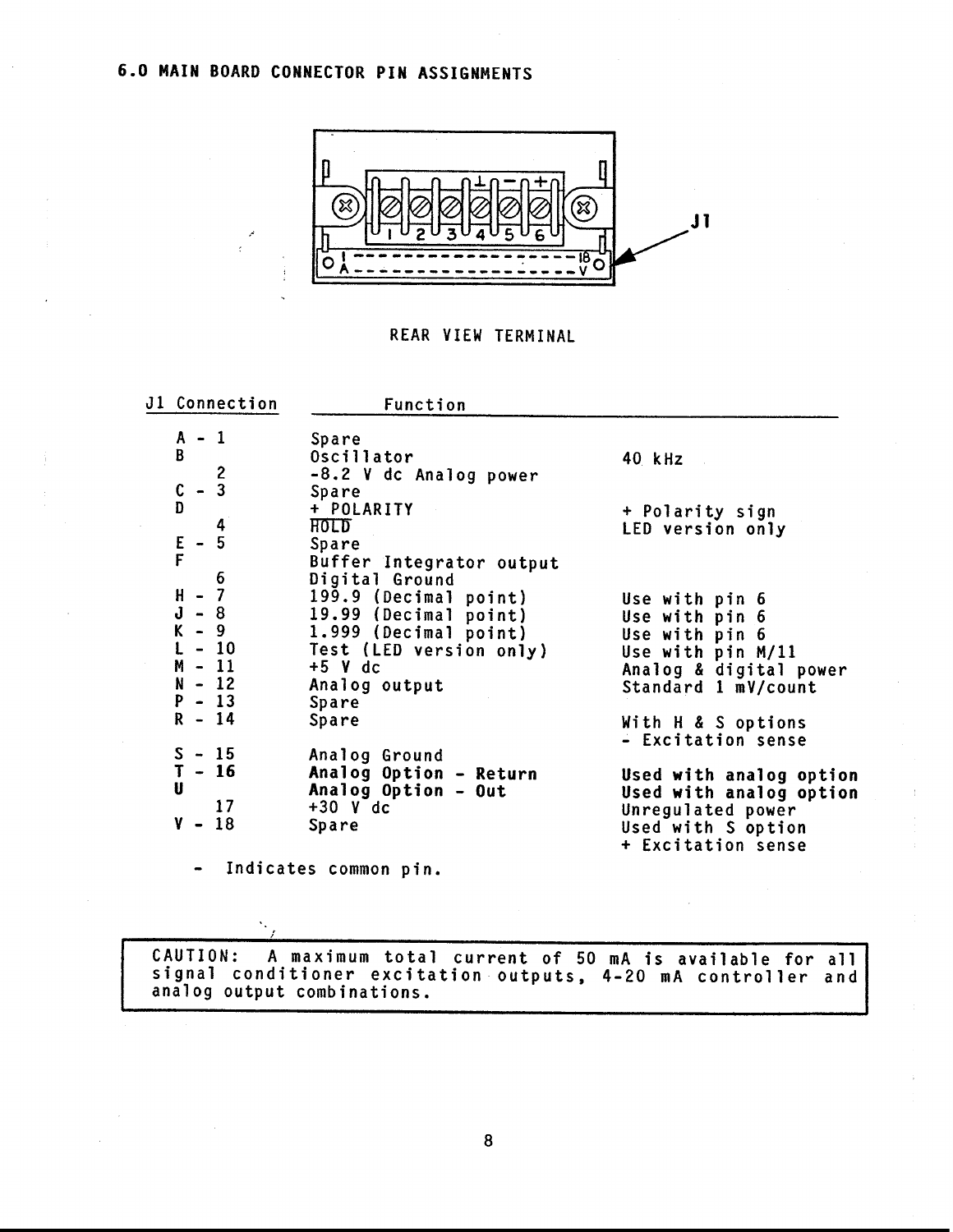#### 7.0 TESTS & DIAGNOSTICS

There is no provision for testing the analog output board BAO1 alone. The OMEGAROMETER DP2000 is designed to function with a main assembly and a signal conditioner as a minimum configuration.

Refer to the specifications in your main assembly operator's manual for signal input requirements.

#### 7.1 FUNCTIONAL ELECTRICAL TESTING:

- Perform the test after your signal conditioner has been<br>configured, the entire unit has been assembled and the case is  $1.$ closed.
- On the barrier strip (TB1), apply known input value to<br>terminals 4, 5 and 6. Apply proper power for your  $2.$ configuration to terminals  $1, 2, and 3.$
- $3.$ Monitor the output for the configured voltage or current output (pins T/16 and U on main assembly connector, J1).



9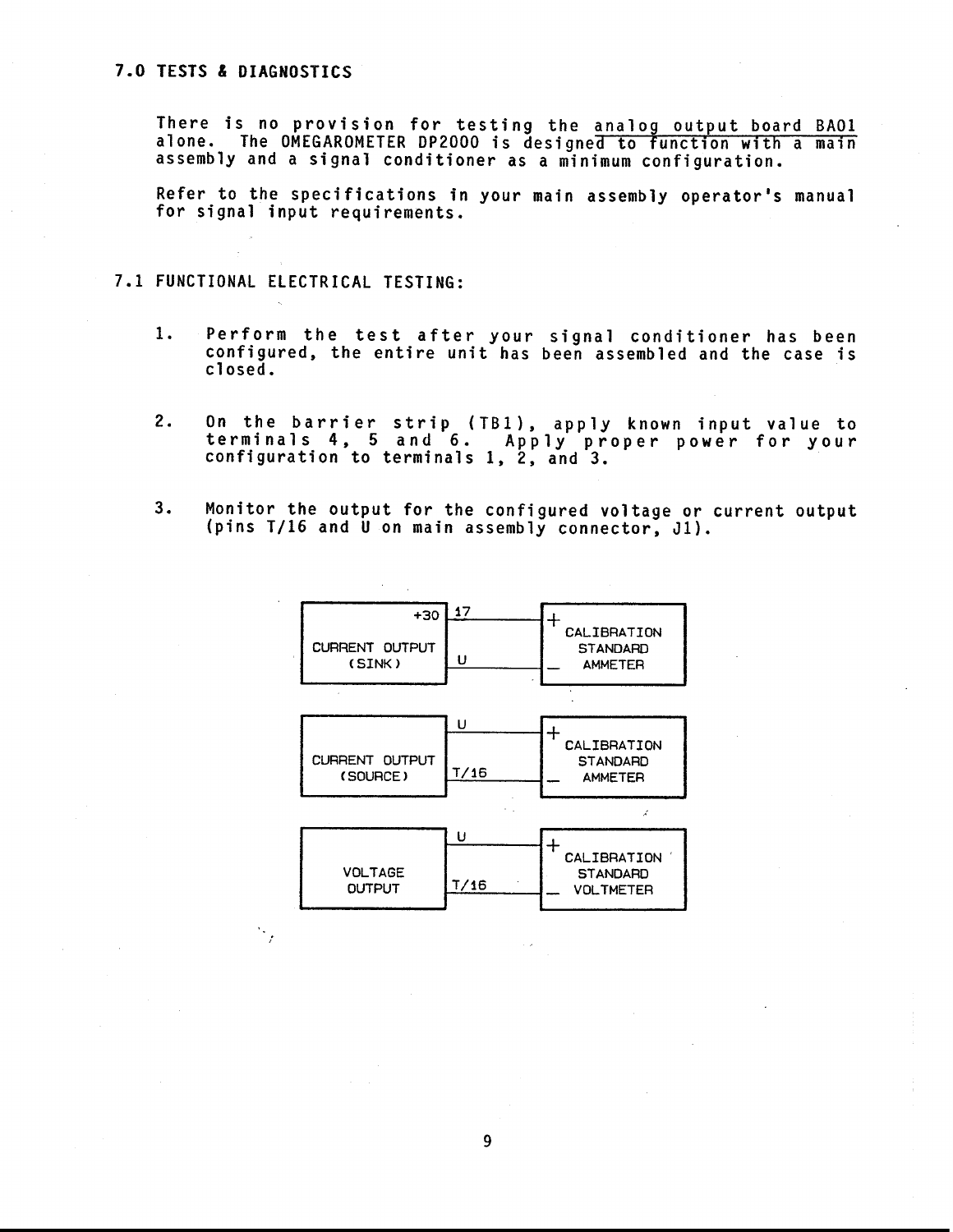

BA01 Assembly Diagram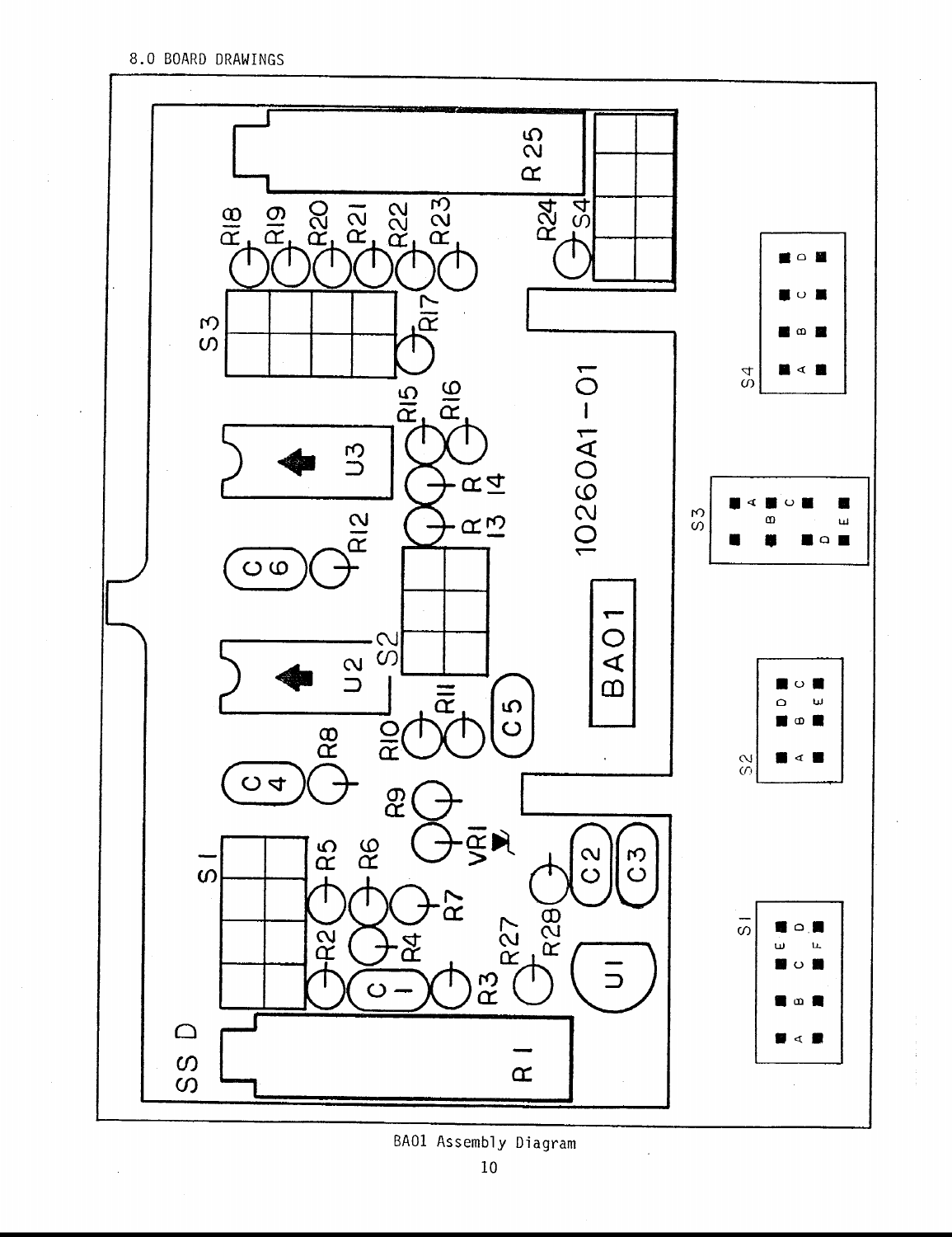

### **WARRANTY/DISCLAIMER**

OMEGA ENGINEERING, INC. warrants this unit to be free of defects in materials and workmanship for a period of **13 months** from date of purchase. OMEGA Warranty adds an additional one (1) month grace period to the normal **one (1) year product warranty** to cover handling and shipping time. This ensures that OMEGA's customers receive maximum coverage on each product.

If the unit should malfunction, it must be returned to the factory for evaluation. OMEGA's Customer Service Department will issue an Authorized Return (AR) number immediately upon phone or written request. Upon examination by OMEGA, if the unit is found to be defective it will be repaired or replaced at no charge. OMEGA's WARRANTY does not apply to defects resulting from any action of the purchaser, including but not limited to mishandling, improper interfacing, operation outside of design limits, improper repair, or unauthorized modification. This WARRANTY is VOID if the unit shows evidence of having been tampered with or shows evidence of being damaged as a result of excessive corrosion; or current, heat, moisture or vibration; improper specification; misapplication; misuse or other operating conditions outside of OMEGA's control. Components which wear are not warranted, including but not limited to contact points, fuses, and triacs.

**OMEGA is pleased to offer suggestions on the use of its various products. However, OMEGA neither assumes responsibility for any omissions or errors nor assumes liability for any damages that result from the use of its products in accordance with information provided by OMEGA, either verbal or written. OMEGA warrants only that the parts manufactured by it will be as specified and free of defects. OMEGA MAKES NO OTHER WARRANTIES OR REPRESENTATIONS OF ANY KIND WHATSOEVER, EXPRESSED OR IMPLIED, EXCEPT THAT OF TITLE, AND ALL IMPLIED WARRANTIES INCLUDING ANY WARRANTY OF MERCHANTABILITY AND FITNESS FOR A PARTICULAR PURPOSE ARE HEREBY DISCLAIMED. LIMITATION OF LIABILITY: The remedies of purchaser set forth herein are exclusive and the total liability of OMEGA with respect to this order, whether based on contract, warranty, negligence, indemnification, strict liability or otherwise, shall not exceed the purchase price of the component upon which liability is based. In no event shall OMEGA be liable for consequential, incidental or special damages.**

CONDITIONS: Equipment sold by OMEGA is not intended to be used, nor shall it be used: (1) as a "Basic Component" under 10 CFR 21 (NRC), used in or with any nuclear installation or activity; or (2) in medical applications or used on humans. Should any Product(s) be used in or with any nuclear installation or activity, medical application, used on humans, or misused in any way, OMEGA assumes no responsibility as set forth in our basic WARRANTY/ DISCLAIMER language, and additionally, purchaser will indemnify OMEGA and hold OMEGA harmless from any liability or damage whatsoever arising out of the use of the Product(s) in such a manner.

#### **RETURN REQUESTS / INQUIRIES**

Direct all warranty and repair requests/inquiries to the OMEGA Customer Service Department. BEFORE RETURNING ANY PRODUCT(S) TO OMEGA, PURCHASER MUST OBTAIN AN AUTHORIZED RETURN (AR) NUMBER FROM OMEGA'S CUSTOMER SERVICE DEPARTMENT (IN ORDER TO AVOID PROCESSING DELAYS). The assigned AR number should then be marked on the outside of the return package and on any correspondence.

The purchaser is responsible for shipping charges, freight, insurance and proper packaging to prevent breakage in transit.

#### FOR **WARRANTY** RETURNS, please have the following information available BEFORE contacting OMEGA:

- 1. P.O. number under which the product was PURCHASED,
- 2. Model and serial number of the product under warranty, and
- 3. Repair instructions and/or specific problems relative to the product.

FOR **NON-WARRANTY** REPAIRS, consult OMEGA for current repair charges. Have the following information available BEFORE contacting OMEGA:

- 1. P.O. number to cover the COST of the repair,
- 2. Model and serial number of product, and
- 3. Repair instructions and/or specific problems relative to the product.

OMEGA's policy is to make running changes, not model changes, whenever an improvement is possible. This affords our customers the latest in technology and engineering.

OMEGA is a registered trademark of OMEGA ENGINEERING, INC.

© Copyright 2011 OMEGA ENGINEERING, INC. All rights reserved. This document may not be copied, photocopied, reproduced, translated, or reduced to any electronic medium or machine-readable form, in whole or in part, without prior written consent of OMEGA ENGINEERING, INC.